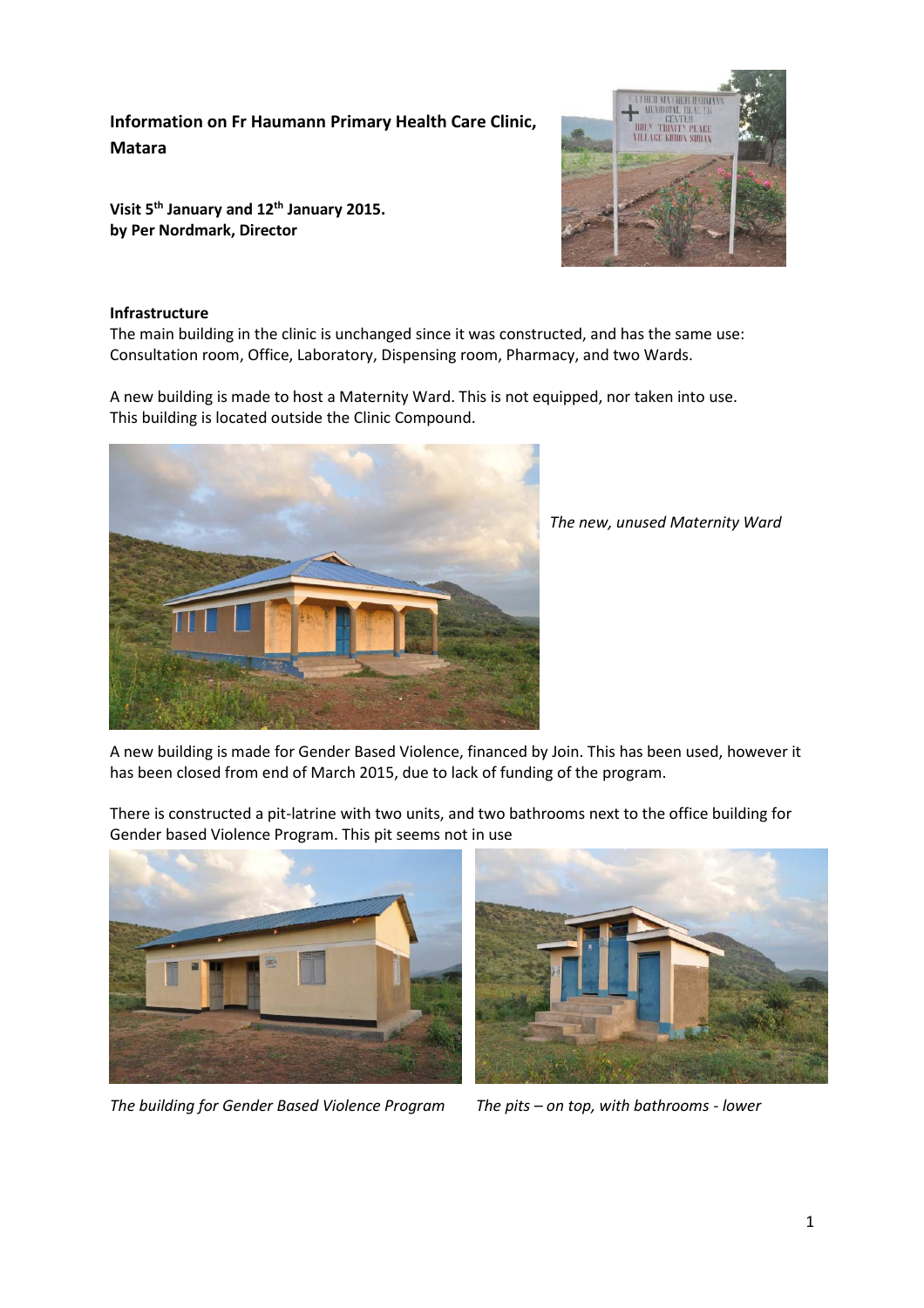A new kitchen is constructed in the compound. Good quality, financed by Join Good Forces.



*The new kitchen building* 

*Linda, the wife of Joseph is cooking* 



### **Drugs and medical follow up**

The drugs are provided by the national Ministry of health. It is packed for each clinic, and shipped through the state authorities. Peace Village has to collect the drugs in Narus. There is an assumption that not all intended drugs reach Kuron.

The Health Authorities of the County has to be given monthly reports on patients and use of drugs. The normal procedure is also that the County Health Authorities is to visit the Clinic once a month for monitoring and follow up. These visits are rarely made.

### **Electricity**

The solar system is ok, however the capacity is limited. The Clinic is wired and electricity functions well. There is a separate Solar system for running refrigerator and a deep freezer. There is a TV-set at the clinic for the staff. The use of TV for 1,5 hours in the evening consume the capacity of the solar batteries. Still TV is a positive factor for the staff.

#### **Water**

An electrical pump is installed in a good yielding borehole beyond VTS. However there have been problems with the pump and it has stopped once a month for the last months.

During the process of lifting up the pump during earlier repairs, one of the cables was cut 30 cm above the pump, allowing water to enter to the cable. It was connected; however water has reached the cable. This was the problem of  $05<sup>th</sup>$  Jan at my visit.

The cable was connected at the point where it was cut, then sealed to prevent water to enter. After the repair, the pump worked well, starting to fill the 10 000 ltr tank at the Clinic. Unfortunately it stopped again on  $13<sup>th</sup>$  January.

For emergency water supply there is a hand pump just outside the clinic fence. This however is yielding poorly. By observing the pumping in the morning my estimate is 60 ltr/hour. Local people and The Carter Centre staff will be queuing up to get water when the electric pump is not working.

#### **Internet etc.**

The clinic has Internet. This was installed in 2014 and is working well.

The clinic has a TV. At my visit the subscription ( 30 USD?) is not paid for the last month, and only the Chinese program is available – this is free of charge.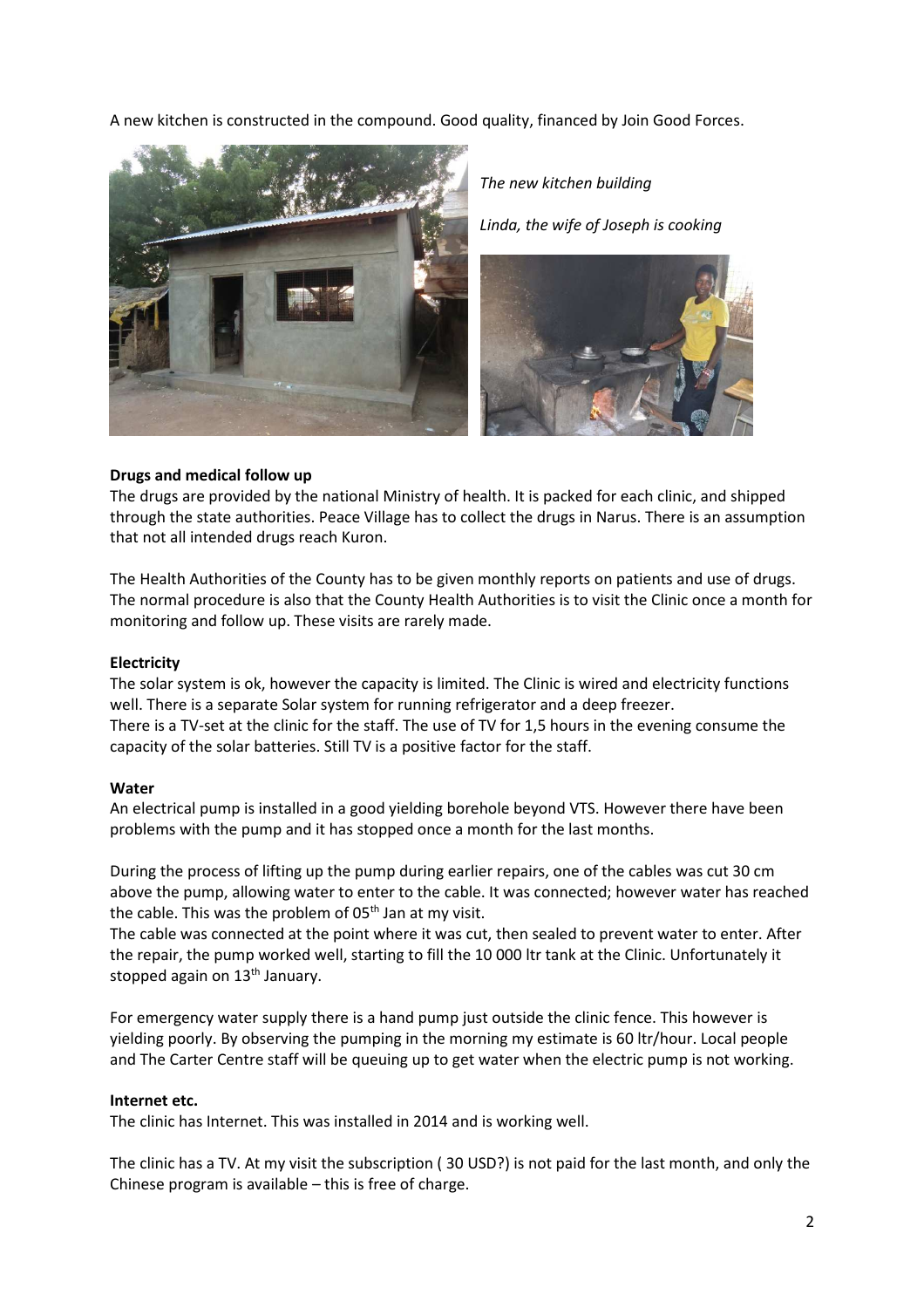There is a short distance walki-talki communication between Matara and the base in Kuron.

# **Staff accommodation**

The staff houses which are locally made are in a poor condition. New staff houses are badly needed. A proposal for a donation is prepared by Joseph. The cost is estimated to 30 000 USD for 4 units. This proposal should be monitored and then forwarded to potential donors.



*Two of the staff houses that needs replacement* 

## **Staff**

The staff is at present:

Medical staff: Lada Joseph (Acting as Head of the Clinic) (lab technician), Okuonzi Albert (lab technician) , Namotosi Sara (nurse) , Murra Rebekka (nurse), Gune Alice (midwife), Rose Mila (nurse)

Other staff: Thomas Lochebe (watchman), Wani (cooking for staff), Natabo (cook for patients, Johnson Lomoi (sweeper).

There is a need for a clinical Officer – with higher competence than all staff at present. However it seems difficult to get staff with such competence to Kuron.

At my visits at the clinic only three medical staffs were on the ground. Due to this situation Lada Joseph participate in the consultations.





*Albert prepare for a blood test. Tyfus was identified and the women was referred by Joseph to be an In-patient*